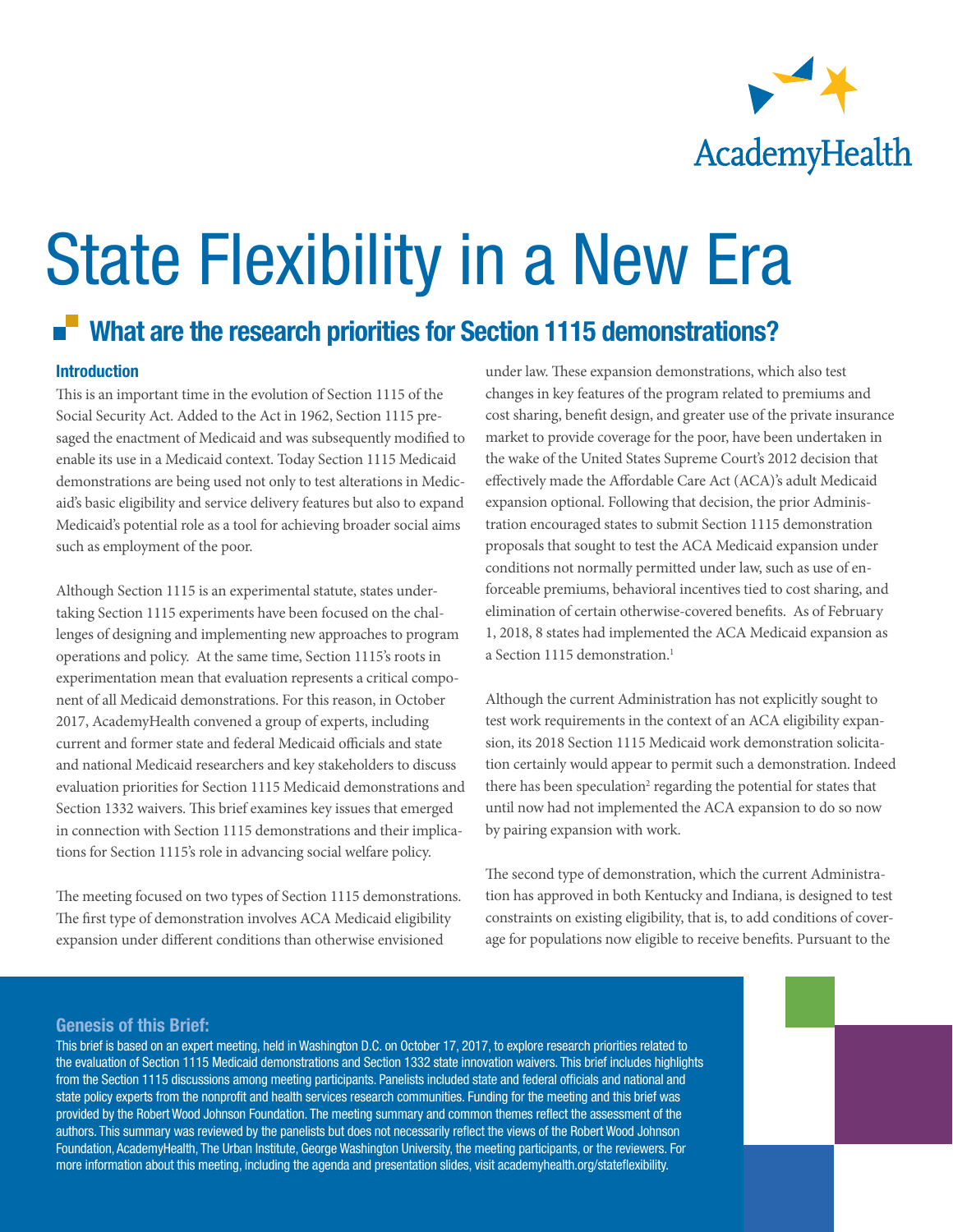Administration's January 2018 Section 1115 Medicaid demonstration work solicitation,<sup>3</sup> and as outlined by the Centers for Medicare and Medicaid Services (CMS) Administrator in a November 2017 speech to state Medicaid Directors,<sup>4</sup> this type of experiment might be extended to both the ACA expansion and traditional Medicaid populations. Elements of these demonstrations – submitted by ACA expansion and non-expansion states alike – focus on matters such as enrollment time limits, expanded use of lock-out periods not only for non-payment of premiums but also for failing to report information, work and community engagement requirements, and drug testing requirements.<sup>5</sup> In her speech to Medicaid Directors, CMS Administrator Seema Verma indicated her agency's interest in "proposals that would give states more flexibility to engage with their working-age, able-bodied citizens on Medicaid through demonstrations that will help them rise out of poverty...and promote community engagement and work activities."6

Following an overview of Section 1115, this summary reviews the key points that emerged over the course of the discussion regarding evaluation of experiments conducted under this special federal demonstration authority. An overarching point that emerged from this discussion was the importance and value of including evaluators at the earliest possible point of demonstration development, in order to assist policymakers in establishing demonstrations that advance key objectives while also ensuring that demonstrations are evaluable—that is, that the effects of major changes in policy can be evaluated.

# The Federal Policy Framework Governing Section 1115 Medicaid Demonstrations

Enacted in 1962, Section 1115 of the Social Security Act authorizes the Secretary of the Department of Health and Human Services (HHS Secretary) to carry out "experimental, pilot, or demonstration" projects that in his or her judgment are "likely to assist in promoting the objectives of" state-administered public benefit programs under the Social Security Act. Section 1115 is a blanket law that applies to multiple state-administered public benefit programs, not just Medicaid, which was enacted three years after Section 1115's passage.

Medicaid Section 1115 demonstrations have a long history; pilots and experiments conducted under Section 1115 authority by succeeding Administrations have informed the evolution of Medicaid's legislative policy framework across multiple program dimensions, including eligibility, coverage and benefits, and health care service delivery.<sup>7</sup> Medicaid's transformation to a system in which most beneficiaries are enrolled in some form of managed care arrangement was informed in great part by Section 1115 experiments conducted during the 1990s.<sup>8</sup>

Section 1115 confers two special types of special authority on the HHS Secretary, both of which are key to experiments conducted under its auspices. The first is authority, as part of a demonstration that advances Medicaid objectives, to waive provisions of the law that otherwise would place a state program out of compliance.<sup>9</sup> For example, prior to enactment of the ACA and federal recognition of low-income working-age adults as a distinct federal eligibility category, the Secretary used Section 1115 powers to enable states to cover, in a cost-neutral manner, low-income adults ineligible for Medicaid under traditional program rules. Since the 2012 Supreme Court decision, Secretarial Section 1115 powers have been used to promote state implementation of the ACA adult Medicaid expansion in ways not otherwise permitted under federal law.

The second grant of authority under Section 1115 allows the Secretary to make federal Medicaid payments to states for activities that normally would not qualify for federal funding.<sup>10</sup> The Secretary previously used this power to authorize federal funding for expenditures made on behalf of low-income adults who did not fall into traditional eligibility categories. An example of this would be the Health Insurance Flexibility and Accountability (HIFA) demonstrations undertaken by the George W. Bush Administration,<sup>11</sup> which recognized as allowable costs for federal funding purposes coverage of adults who, prior to the ACA, would not have been considered eligible for federal Medicaid payments. Under the post-ACA Section 1115 expansion demonstrations, the federal government contributes to the cost of state expenditures for the expansion population on the same terms that apply under a standard statutory expansion, even though these demonstrations use eligibility criteria that differ from standard federal requirements.

Under longstanding policies, Section 1115 demonstrations must remain budget neutral over the life of a demonstration; that is, the total cost of the demonstration to the federal government may not exceed the anticipated cost to the government of a state's program in the absence of a demonstration.<sup>12</sup> The budget neutrality requirement has remained unchanged for decades, but in interpreting this requirement, Administrations have tended to take a flexible approach. Thus, for example, the Medicaid adult expansion demonstrations undertaken by the Obama Administration include costs that the federal government would have incurred had a demonstration state expanded eligibility under the state plan, consistent with federal rules. This flexible approach to budget neutrality has enabled states to obtain federal funding, even when the terms of their programs differ from those normally applicable to state plans. The Governmental Accountability Office (GAO) has noted the importance of ongoing federal oversight to ensure that budget neutrality policies are maintained.<sup>13</sup> (Importantly, in its January 11, 2018 State Medicaid Directors Letter, the Trump Administration clarified that work supports for community engagement demon-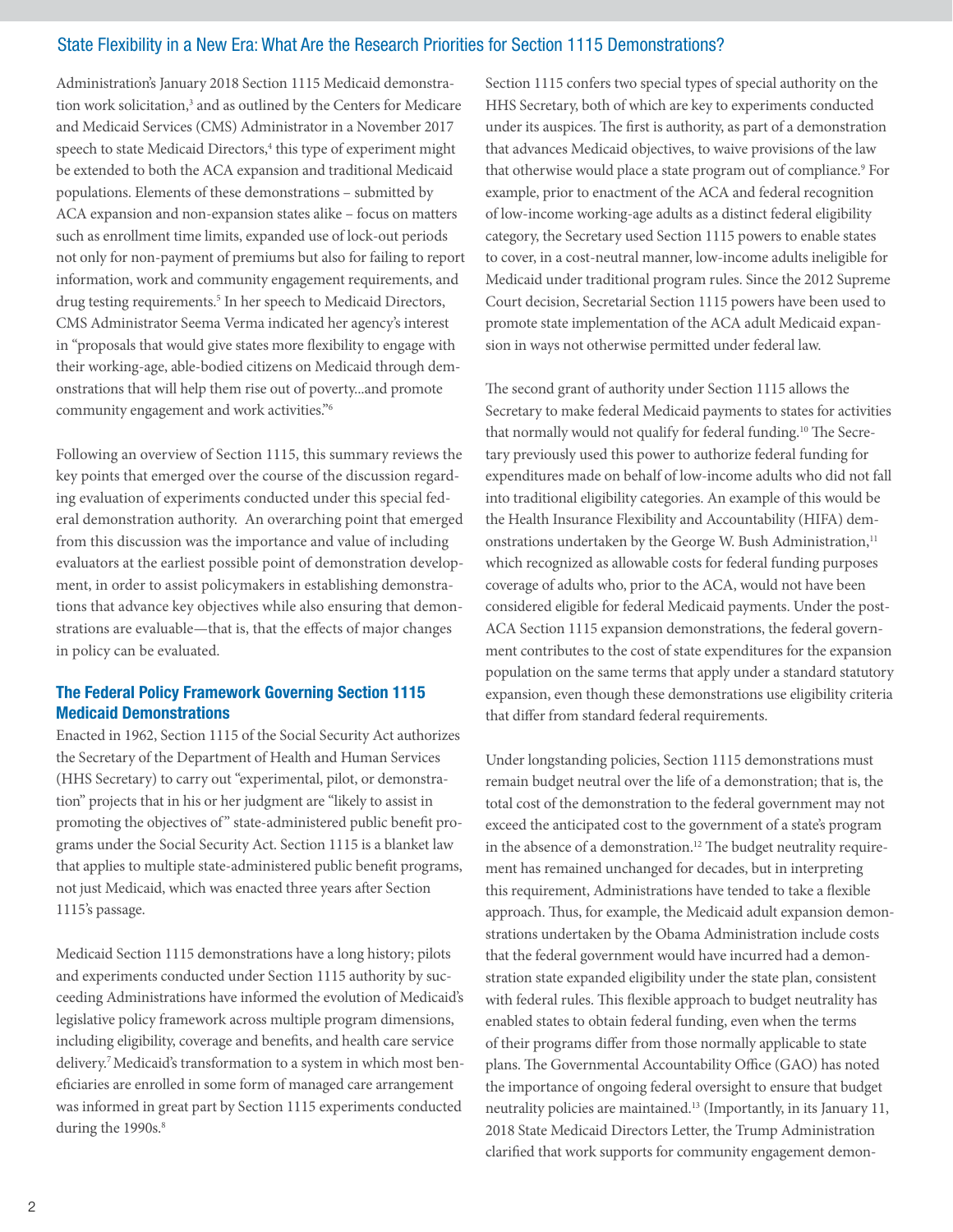strations would not qualify for federal contributions and that states would not be permitted to apply savings from reduced enrollment to other program aims).

In order to use demonstration authority, the Secretary must follow the terms of Section 1115. Demonstrations must further Medicaid program objectives, as identified by the Secretary. Furthermore, by law, Section 1115 demonstrations must include an evaluation component, a requirement that does not apply when Medicaid is operated under normal state plan operational rules. Under law, this component is distinct from ongoing program reporting, which is subject to separate federal requirements.

#### Federal Section 1115 Regulations

Section 1115 also requires the Secretary to promulgate special rules aimed at guiding the demonstration process;<sup>14</sup> within these rules, the Secretary must establish "a process for the periodic evaluation by the Secretary of the demonstration project."<sup>15</sup>

Although the statute directs the Secretary to periodically evaluate demonstrations, the regulations delegate this duty to the states (although the Secretary retains the authority to pursue independent federal evaluations). The regulations specify evaluation as a component of state demonstrations and "encourage[]" states to "use a range of appropriate evaluation strategies (including experimental and other quantitative and qualitative designs) in the application of evaluation techniques with the approval of CMS".16

To qualify for CMS approval, the rules provide that state demonstration evaluations must include the following: 17

- "quantitative research methods" to produce "empirical investigation of the impact of key programmatic features of the demonstration" (CMS will allow alternative designs when "quantitative designs are technically infeasible or not well suited to the change made by the demonstration");
- "approaches that minimize beneficiary impact" that "minimize burden on beneficiaries and protect their privacy in terms of implementing and operating the policy approach to be demonstrated while ensuring the impact of the demonstration is measured"; and
- An "evaluation design plan" that must be published on the state's public website within 30 days of CMS approval, along with a posting of the final approved evaluation plan. (When states initially publish their actual demonstration proposal for public comments, as required under law, their postings must also include "the hypothesis and evaluation parameters of the demonstration";<sup>18</sup> ultimate publication of the evaluation design follows formal CMS approval).

In its draft evaluation design plan, the state must discuss "the demonstration hypotheses that are being tested including monitoring and reporting on the progress towards the expected outcomes."19 The state's plan also must identify the data it will use as well as the baseline value for each measure and its data collection methods. Additionally, the state must describe how demonstration effects will be separated and measured apart from other changes in the state, through the use of comparison or control groups to measure the impact of "significant aspects of the demonstration."20 Evaluation requirements apply to demonstration extensions as well.

Finally, CMS rules provide that within 30 days of receiving materials, CMS will post or provide links to all evaluation materials, including research and data collection, in order to share findings with the public.<sup>21</sup> While component requirements of the rule as described above are explicit, adherence and level of specificity of adherence to evaluation designs, fidelity of assessment, and summaries of results have varied widely.

# The Meeting Discussion Welcome and Introduction: Opening Remarks

Meeting conveners, Enrique Martinez-Vidal of AcademyHealth and Mona Shah of the Robert Wood Johnson Foundation, identified increased interest by states in using Section 1115 Medicaid demonstrations to address coverage and quality and promote other goals as stated by the Administration as the basis for the meeting. They noted that the meeting was intended to provide a forum for participants to discuss findings, ramifications, data issues, research priorities, goals, policies, and strategies, along with evaluation methods, for demonstrations. This meeting, they clarified, would explore evaluation issues in connection with eligibility and coverage rather than service delivery and payment reform.

#### Panel One: Envisioning Medicaid's future and the Role of Section 1115 Demonstrations to Get Us There

Panel discussants John McCarthy, Cindy Mann, and Joel Cantor reviewed the origins of Section 1115 and its evolution under past Presidential Administrations, including the Clinton-era waivers to expand eligibility, and succeeding demonstrations under the President George W. Bush era, which focused on eligibility expansion, managed care, and cost-saving techniques such as benefit reductions and cost-sharing. They noted that by the end of the Bush Administration, 45 states and the District of Columbia were operating, at least in part, under Section 1115 authority. They also noted that the roots of Massachusetts' health reform legislation that preceded enactment of the Affordable Care Act can be traced to a Section 1115 Medicaid demonstration. Another notable use of Section 1115 authority has involved provision of temporary Medicaid coverage for individuals displaced or adversely affected by catastrophic events such as Hurricane Katrina. In addition, they noted, the prior Administration used Section 1115 authority to permit seven states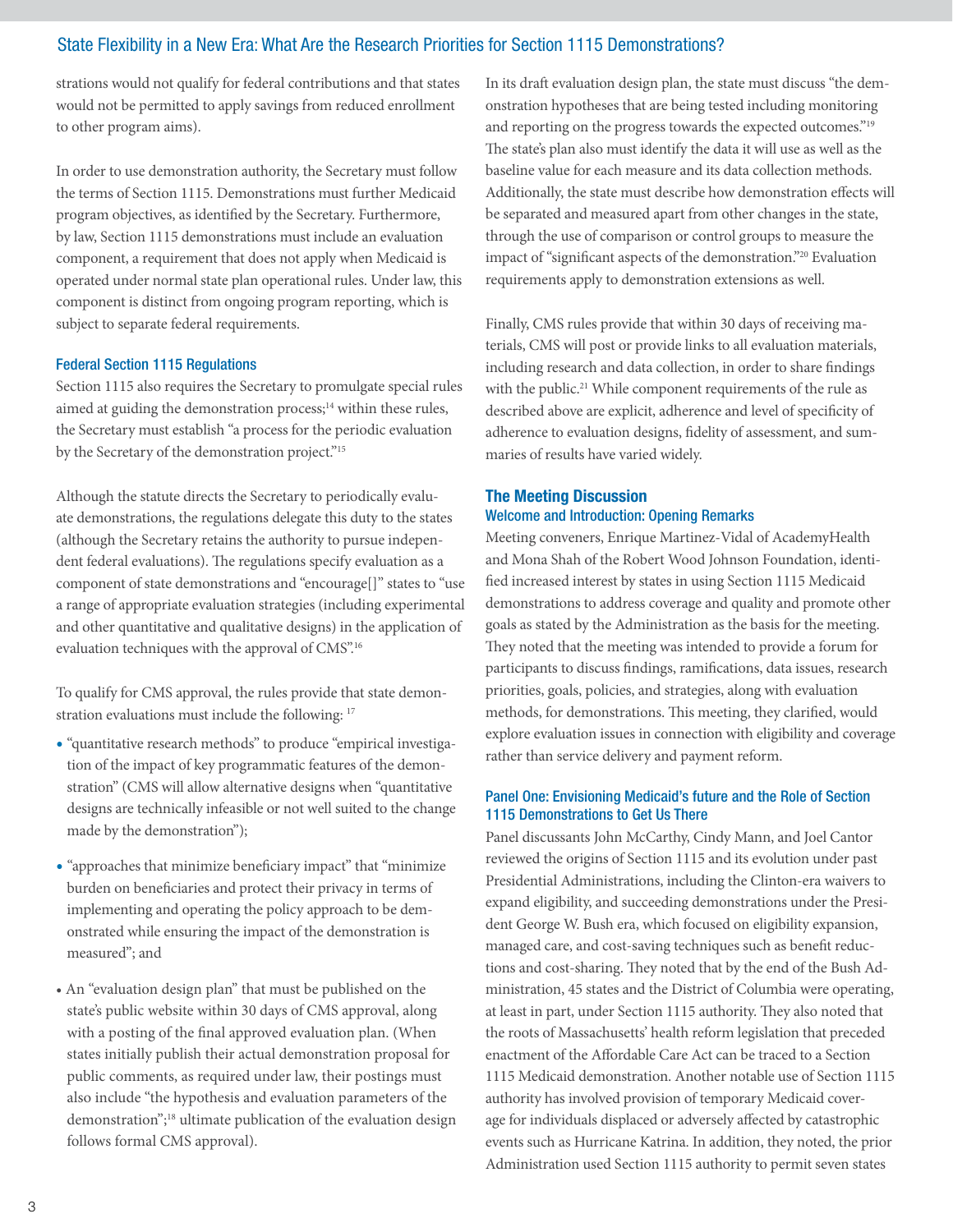to adopt ACA Medicaid adult eligibility expansions under terms that departed from normal Medicaid state plan requirements.

Joel Cantor observed that Section 1115 demonstrations can be viewed as a form of "executive federalism" that not only help states innovate but also allow the federal government to advance a particular policy agenda with state help. Even in a mature phase for Section 1115, questions continue to arise related to Section 1115's purpose and scope and the concept of budget neutrality. The panel also noted that limited resources to conduct evaluations led to a deemphasis on evaluation as a component of Medicaid Section 1115 demonstrations.

Cantor further observed that the prior Administration used demonstrations to encourage resistant or reluctant states to adopt the ACA Medicaid expansion by placing emphasis on demonstrations permitting market-oriented expansions and promoting beneficiary personal responsibility. These demonstrations have emphasized cost sharing, the use of health savings accounts, healthy behavior incentives, the substitution of premium assistance toward the cost of enrollment in private plans in lieu of Medicaid managed care, and the use of limited premiums. In other words, the demonstrations represent alternative approaches to expansion, coupling adoption of the ACA eligibility expansion with certain limitations on eligibility and coverage not normally permissible under law.

Panelists further observed that the current Administration was expected to move demonstration policy in the direction of demonstrations designed to promote individual responsibility and reduce dependence on Medicaid. These demonstrations would enable both expansion and non-expansion states to test eligibility and enrollment standards that differ from specified in Medicaid law for both traditional and expansion populations. Areas of interest anticipated were work requirements and community engagement, lock-out periods, and expanded cost sharing for both traditional and newly eligible beneficiaries.

The panel discussed the fact that in approving demonstrations and consistent with federal regulatory requirements—CMS provides guidance to states regarding permissible evaluation designs. The panel also discussed Obama Administration guardrails, including cost-sharing limits, limits on coverage as a result of non-payment, enrollment caps and lifetime benefit limits, and state-based voluntary rather than federally-approved mandatory work requirements. The panel flagged as an issue that could arise in future demonstrations the question of whether to allow a reconfiguration of Medicaid into a more market-based model built on the types of enrollment restrictions (such as fixed, annual open enrollment periods and elimination of retroactive eligibility) that are features of private health insurance plans.

In terms of budget neutrality, the panel focused on the limits of a methodology that excludes potential savings from other social sectors, such as reduced special education or child welfare costs.

The panel also addressed the importance of evaluation, including the renewed interest in more robust evaluations, and the challenge of balancing the need for thorough evaluation against states' desire to replicate demonstrations and pilots already underway in another state prior to the completion of the index evaluation and assessment of programmatic impact. One panelist expressed the view that state innovation should take precedence over completed evaluation, in order to not hamper state efforts, and because of the real-world impact of deferring forward motion in some states while others were permitted to proceed. The question was raised as to whether more complete evidence would emerge if multiple states simultaneously received approval to implement similar provisions.

The panel stressed that the approval process and the evaluation process are distinct; that is, HHS does not condition new demonstrations on the results of completion of evaluations undertaken for similar ongoing demonstrations. The panel acknowledged the value of considering how the various aspects of a demonstration will be evaluated, and that the process of developing the evaluation should be part of the negotiation over demonstration design and scope; it is during this process that crucial decisions are made regarding whether, and which aspects, of a demonstration are particularly important to include in an evaluation. Panelists observed that evaluators can play a key technical advisory role during the federal/state negotiation process over the contours of the demonstration and its evaluation, while also cautioning that ultimately, the scope and elements of the evaluation, like the demonstration itself, are a core part of the federal/state negotiation process, not determined independently by the evaluators. One panelist expressed the concern that including the evaluation team in those deliberations could make it difficult for them to maintain the degree of independence needed to impartially evaluate the demonstration. The issue of whether evaluation is an inherent element of Section 1115, and questions of what can and cannot be evaluated, how to structure a demonstration so that it lends itself to rigorous evaluation, and how to design an evaluation for a demonstration that is not implemented with a structure that lends itself to rigorous evaluation methods, emerged as recurring themes throughout the session.

Other issues emerged during the first panel and the ensuing discussion:

- 1. How to design waivers to support a robust evaluation of impacts;
- 2. How to construct a counterfactual for measuring the impacts of demonstrations and how to define what constitutes a successful waiver;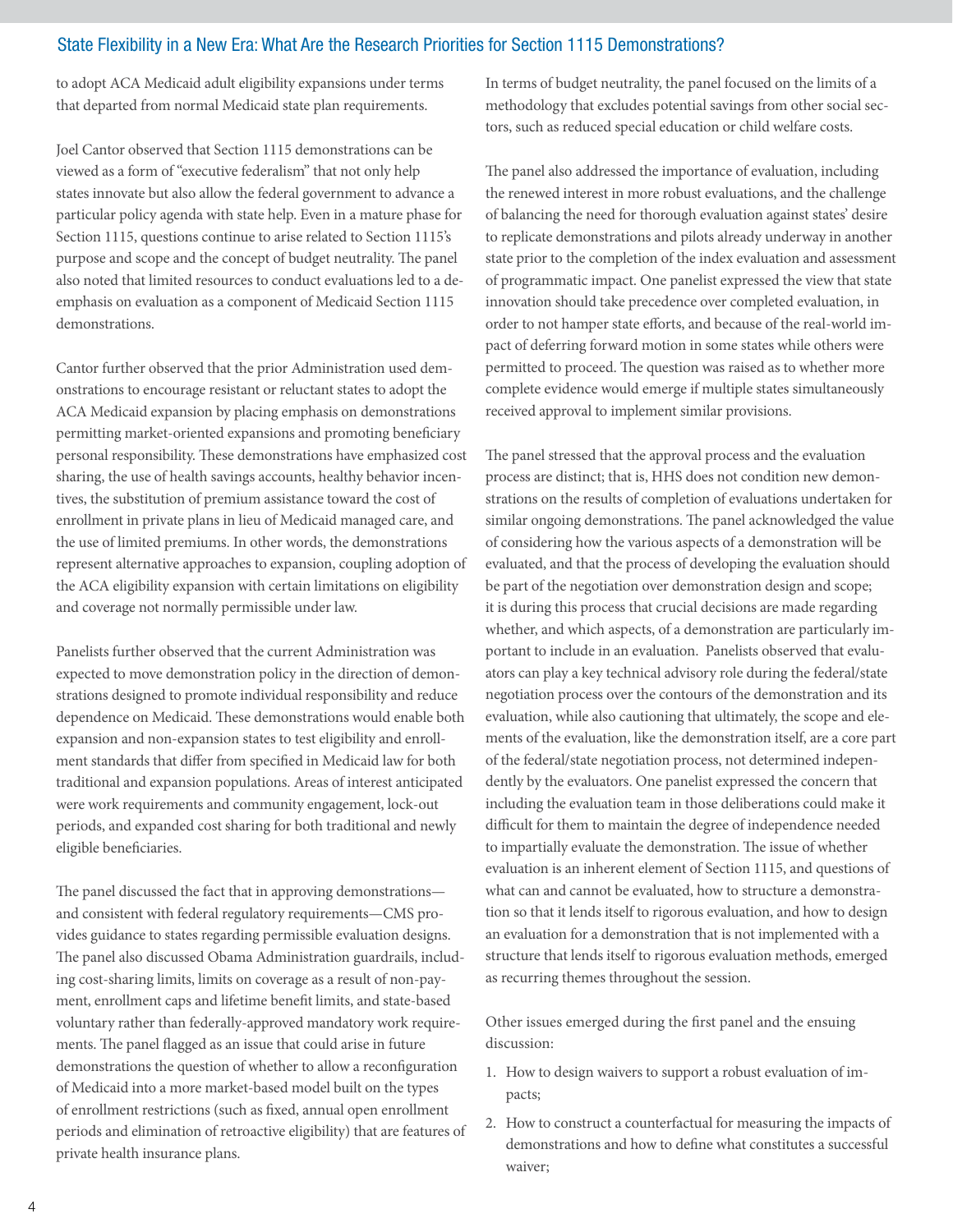- 3. How to ensure that evaluations fully capture impacts on both actual beneficiaries and those who do not enroll or do not stay enrolled because of the program changes;
- 4. How to ensure that demonstrations focus on matters that truly merit evaluation such as changes in policy whose impact has not been tested before and is not known;
- 5. How to ensure that demonstrations in fact can be properly evaluated as required under CMS rules; and
- 6. What is the role of evaluations in shaping subsequent Congressional modification of federal law?

#### Panel Two: What Policies and Strategies are Federal and State Policymakers Seeking to Test for the Future of Medicaid Using Section 1115 Demonstrations?

The second panel, moderated by Sara Rosenbaum and Joe Antos, offered presentations by Judith Cash of CMS, and Rose Naff (AR), Michael Heifetz (WI),<sup>22</sup> and Stephen Miller (KY). At the time of the panel, these three state officials were overseeing programs that had Section 1115 demonstration proposals under review at CMS that include provisions affecting Medicaid eligibility. This panel dove more deeply into the question of the policy goals and strategies that undergird demonstrations and their evaluations. The panel explored numerous questions: What outcomes should be evaluated? Should demonstration elements be more deliberately grouped for evaluation purposes, for example, the use of premiums, behavior incentives including cost-sharing, and the use of high deductible plans linked to health savings accounts? Should work requirements be tested? Should HHS pursue demonstrations designed to more closely align Medicaid with commercial insurance principles on matters such as open enrollment and special enrollment, coverage design? Should time limits and eligibility conditions related to drug testing be pursued? Should alternative state approaches be tested as a multi-state group of demonstrations to be evaluated under consistent study designs?

Judith Cash noted that the purpose of Section 1115 is to test demonstrations that are likely to advance Medicaid program goals. It is the job of CMS, on behalf of the Secretary, to determine whether proposed demonstrations meet this standard. To that end, the March 2017 letter from then-HHS Secretary Price and CMS Administrator Seema Verma identified the types of demonstrations that, in their view, would promote such objectives: using Medicaid to increase employment; aligning Medicaid with commercial insurance principles, which do not recognize special eligibility criteria such as retroactive eligibility or enrollment at the time of health care utilization; instituting enforceable premiums; waiving coverage of non-emergency medical transportation; testing alternative cost-sharing designs. Cash also noted the increased importance placed on evaluation

by CMS and the requirement that state demonstrations include an evaluation component.

Cash reported that, as part of regular monitoring of Section 1115 demonstrations, CMS intends to focus on obtaining and analyzing data on the implementation process, including whether a demonstration is being implemented as proposed, how demonstration implementation is proceeding in relation to the demonstration design, whether changes in enrollment and spending are occurring, whether midcourse corrections are necessary, and whether and what insights about the policy are emerging in the short-run.

Cash also noted the importance of measuring outcomes through the use of robust evaluation designs. In this context she specifically identified the need to rigorously evaluate the impact of work requirements on health outcomes and sustainable employment. She noted that CMS expects states to evaluate which healthy behavior incentives work. Additionally, CMS was interested in testing the effects of several additional reforms: aligning Medicaid with private insurance; estimating the effects of cost sharing on beneficiaries; and estimating the effects of losing (or not gaining) Medicaid eligibility.

The three state officials stressed the importance in their view of demonstrations that test: (1) policies to promote self-sufficiency to prepare people for the "next step on the ladder"; (2) ways to better align Medicaid with private insurance policy given, in their view, the greater stability of the private insurance market; (3) alternative approaches to primary care delivery, including the use of behavioral health providers to deliver primary care; (4) time limits and healthy behaviors; (5) the use of premiums and cost-sharing; and (6) drug testing aimed at getting people into treatment so that they can maintain employment.

According to the state officials, their proposed Section 1115 Medicaid demonstrations have several fundamental goals: (1) to increase the extent to which the population is working in "family-sustaining" jobs; (2) to limit the use of Medicaid to cover adults who can work in jobs offering employer-sponsored benefits, through time limits, work requirements, and other incentives aimed at shortening program enrollment for this population; and (3) to contain the size and growth of Medicaid in response to state fiscal concerns about Medicaid spending. Therefore, in their view, demonstrations should aim to encourage community engagement (a concept reflected in the Administration's Section 1115 initiative announcement subsequent to the meeting), short coverage periods and transitions off the program, and workforce development. As noted by one panel member, a core common feature across all of the demonstrations is the desire to test the effects of altering the circumstances under which medical assistance should be provided.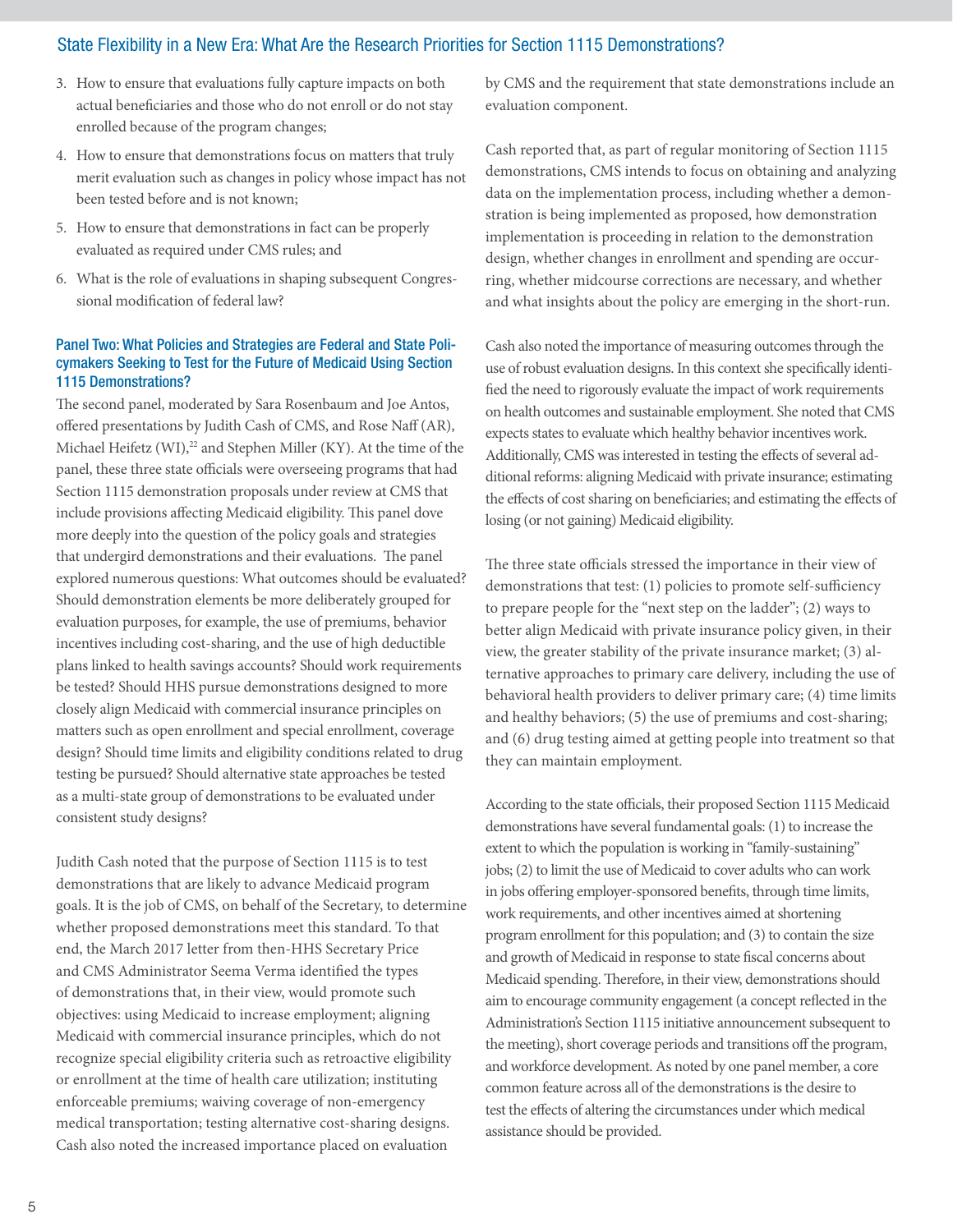During the discussion period, participants focused on several matters. The first was the role of the mandatory public comment period that is part of the special regulatory standards that apply to Section 1115 demonstrations. Judith Cash noted the importance of public comments and CMS's focus on how states have altered their proposals in response to public comments, with particular attention to issues noted as problematic by state commenters. She also noted that the federal comment period that follows the state comment period tends to yield similar comments and indicated that the federal period tends to draw more, and a greater variety of, commenters. Of significance, Cash further noted that CMS receives very few comments on issues of evaluation and the extent to which a state's proposed demonstration lends itself to a robust evaluation of implementation and impact. In particular, few comments were received on the degree to which evaluations can separate out the distinct effects of a demonstration on participants, consistent with CMS rules.

In response to a question regarding the utility of community and population-based monitoring, as opposed to efforts that focus just on Medicaid enrollees and their experiences, the state officials observed that such efforts should be part of the formal evaluation. Such community information could shed light on unintended consequences regarding how the impact of the demonstration was actually playing out and could be valuable in addressing implementation challenges as they arose. Questions also arose on the types of outcomes in which states were particularly interested (evidence of feasibility or lack thereof; evidence of health impact), and what to do with desired outcomes that could be highly elusive to measure, that is, that might not be evaluable, such as self-sufficiency and dignity. Participants also observed the importance of understanding the impact of losing health coverage as a result of demonstration eligibility limits and restrictions.

Participants were interested in knowing what types of outcomes the Medicaid officials would consider evidence of negative impacts associated with their demonstrations, raising increases in substance use relapse rates as an example of a potentially negative outcome. Questions also emerged regarding how states measure the risks and benefits of demonstrations on their populations as they proceed to develop their demonstrations, particularly for provisions that could cause coverage disruption or termination. In the context of these discussions, the state official panelists clarified that aspects of their demonstrations that some might consider risks (e.g., shortened eligibility) could be viewed in their states as benefits since they would reduce state spending in Medicaid.

Participants noted the value of multi-state research designs and of designs that can provide information about outcomes in the early stages of implementation of the demonstration as well as information about the longer-term effects of a demonstration. Alignment or lack thereof in state and federal programmatic goals was noted in designing evaluations for approved demonstrations. One participant questioned the conceptual value of Medicaid work demonstrations, observing that the aim of such demonstrations seems to be to reduce public spending in Medicaid while ensuring access to coverage through employment, when in fact the evidence does not suggest that working at low-wage jobs or in volunteer and job training activities will reduce the need for Medicaid. This participant suggested that if the goal is to reduce Medicaid enrollment, a better focus would be on policies that improve access to private insurance among low-wage workers. Another participant noted that a concept such as drug testing as a means of altering behavior might have merit but that evaluation might show that even meritorious concepts can face challenges that prevent their practical utility because they cannot be implemented. In the case of drug testing, for example, the lack of adequate resources and services to assist people overcome dependency could prove a binding constraint on implementing a drug-free standard for Medicaid eligibility.

Another participant sought to elicit thoughts from the panel about key elements of Section 1115 demonstrations that do not appear to have evaluation components, such as multiple states with approvals that waive retroactive eligibility, and how the absence of evaluation components for changes in eligibility and coverage might, in turn, affect the degree to which Section 1115 achieves its legislative objective of producing information to inform program modification. Other discussion focused on the need for states to survey individuals who lose Medicaid coverage under the demonstration and to track outcomes for individuals in the income range targeted by Medicaid who may be deterred from enrolling under the demonstration.

The group also discussed the value of increasing CMS capacity to bring a greater level of uniformity to evaluations; Judith Cash noted CMS' growing emphasis on use of national data sets such as T-MSIS and interest in greater standardization of demonstration performance indicators.

#### Panel Three: Lessons from Current Section 1115 Coverage Expansion Demonstration Evaluations that Can Inform Future Efforts

This panel, moderated by Genevieve Kenney, offered presentations from three researchers leading evaluation efforts of Section 1115 expansion demonstrations approved in 2014 under the Obama administration in Michigan (Richard Hirth), Arkansas (Joseph Thompson), and Iowa (Peter Damiano), as well as reaction from John Graves. All three state evaluators are part of research teams that are addressing numerous questions about these waivers and were asked to focus, where possible and applicable, on findings from those demonstrations that are relevant to demonstrations currently under consideration. Key areas of focus because of their rel-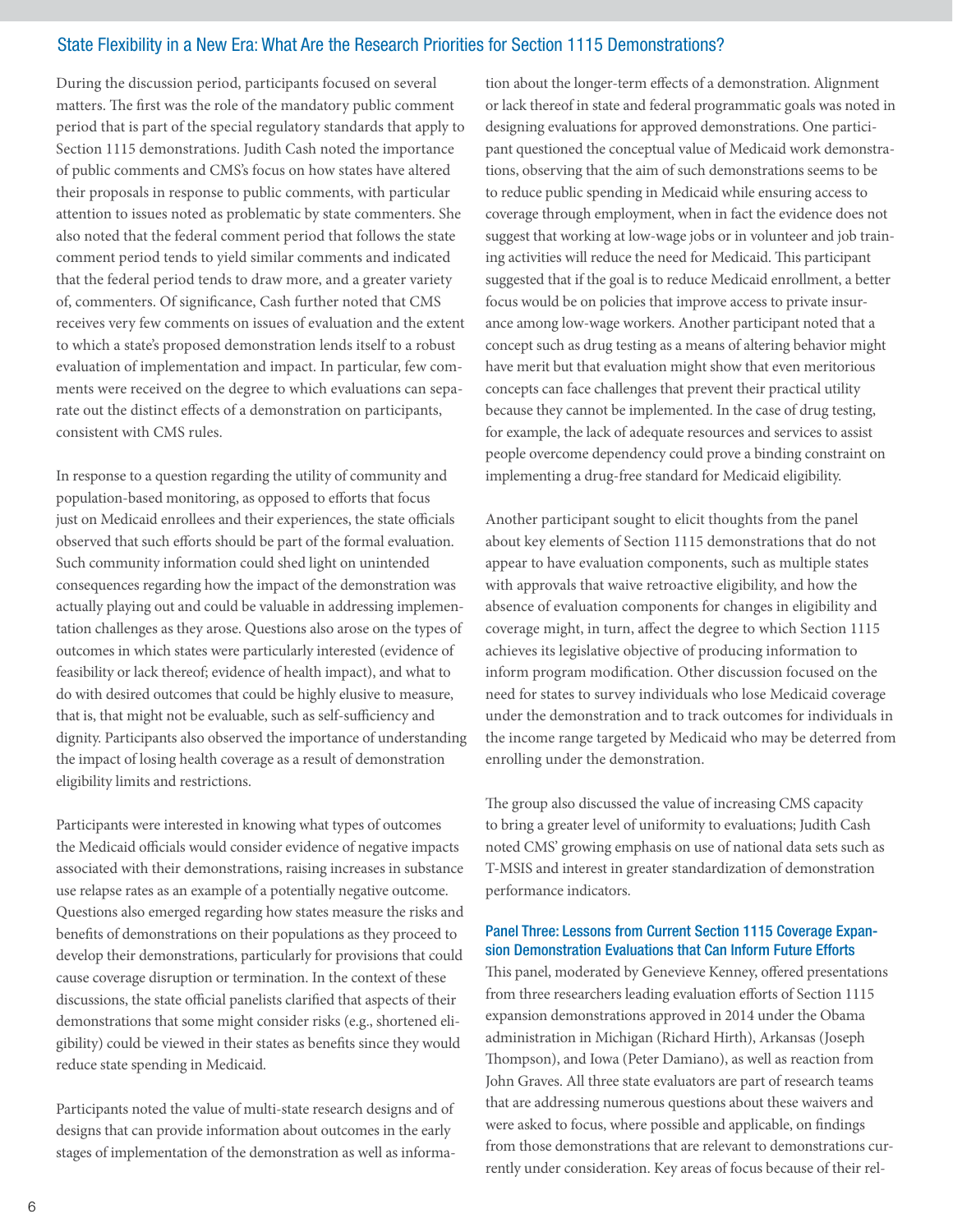evance to current demonstration proposals were healthy behavior incentives, health savings account-type arrangements, cost sharing, and waiver of retroactive eligibility.

Richard Hirth began his presentation by describing the features of Michigan's Section1115 demonstration. Hirth presented evidence regarding the impact of the demonstration on enrollment, hospital uncompensated care burdens, and employment and economic activity following implementation of the Michigan expansion demonstration. He also presented findings related to the provision of risk assessments, understanding and knowledge of MI Health Accounts, perceptions of cost sharing, and employment status of enrollees and their perception of the role Medicaid coverage played in helping them obtain a better job or look for work.

Joseph Thompson presented findings from the Arkansas Section 1115 demonstration, describing the demonstration and the motivation behind the reliance on a premium assistance model for the expansion. Thompson also shared findings related to clinical care outcomes, emergency room and other types of health care visits, average prices, budgetary impacts for the state and federal government, and the take up and administrative costs associated with the Health Independence Accounts which were subsequently discontinued.

Peter Damiano described the features of Iowa's Section 1115 demonstration and presented findings on the incentives and disincentives that were implemented for members and providers with respect to wellness exams and health risk assessments and changes in the structure of dental visits. John Graves raised the importance of understanding how provisions of Section 1115 waivers are operationalized, including ways to minimize administrative complexities (say imposing cost sharing as premiums as opposed to at the point of service as copays) and for considering impacts on provider decisions and networks.

Questions from the audience focused on numerous aspects of evaluation. Participants were interested in how evaluators make decisions on where to focus the evaluation effort. The panel response was both guidance from CMS as well as attention to evaluation design in order to anticipate the questions of the greatest policy and political significance and to then design a data collection strategy that could help address these needs. The panel noted the constraints imposed by limited evaluation budgets and difficulties raised when evaluation consultants without deep knowledge of the state become involved even though they may be unfamiliar with state data sources.

Panelists also noted their concerns with demonstrations that involve complexity with respect to implementation, such as healthy behavior incentives. Under these demonstrations, beneficiaries

and providers may possess a limited understanding regarding how the incentives are supposed to work and therefore are unable to implement the terms as specified in the waiver or respond to the incentives in a meaningful way. This, it was pointed out, could mean that while the inclusion of incentives in waiver proposals might satisfy political objectives, they could remain non-evaluable because they prove to be incapable of being implemented as designed and financed.

Beyond that, there was discussion of the fact that what is actually implemented can evolve and change and may not closely align with what was proposed or approved. Panelists stressed the importance of understanding actual implementation in relation to what might have been planned, particularly implementation choices that have the potential to materially alter key results, such as permitting third parties to make premium payments on behalf of the poor, which would enable them to maintain their Medicaid enrollment when they otherwise could not do so. Also discussed was the importance of disseminating the findings from these evaluations with policymakers and researchers in other states in a more time-sensitive and digestible manner so that they benefit from the early experiences of states that are testing out new provisions.

#### Panel Four: Data and Methodological Challenges for Section 1115 Demonstration Evaluations

This panel, moderated by Kosali Simon, included Anthony Goudie, Maggie Colby, and Coady Wing, three researchers who have conducted Section 1115 evaluations. Its purpose was to focus on data and methodological challenges for Section 1115 demonstration evaluations and approaches for matching the evaluation approach with the specific goals and circumstances of the demonstration. Presenters emphasized the importance of using quasi-experimental design methods that include comparison groups and data collection efforts that support the implementation of these research methods (e.g., regression discontinuity, comparative interrupted time series, and difference in differences, combined with covariate and trend matching) as the basis for developing robust impact estimates. They highlighted the many dimensions along which a particular policy can vary which can pose challenges for synthesizing findings across states and the need for measurement of both short- and long-term effects.

Questions from participants were wide-ranging. One focused in the feasibility of adopting cross-sectoral approaches that bring in a broader set of outcomes and take into account the impacts of the demonstrations on other non-healthcare sectors. Panelists noted that data limitations may constrain evaluation efforts, such as the ability to track the same people as they move in and out of Medicaid enrollment in order to have comprehensive information to assess the impacts of program changes. Another question focused on the need for different research methods in evaluating long term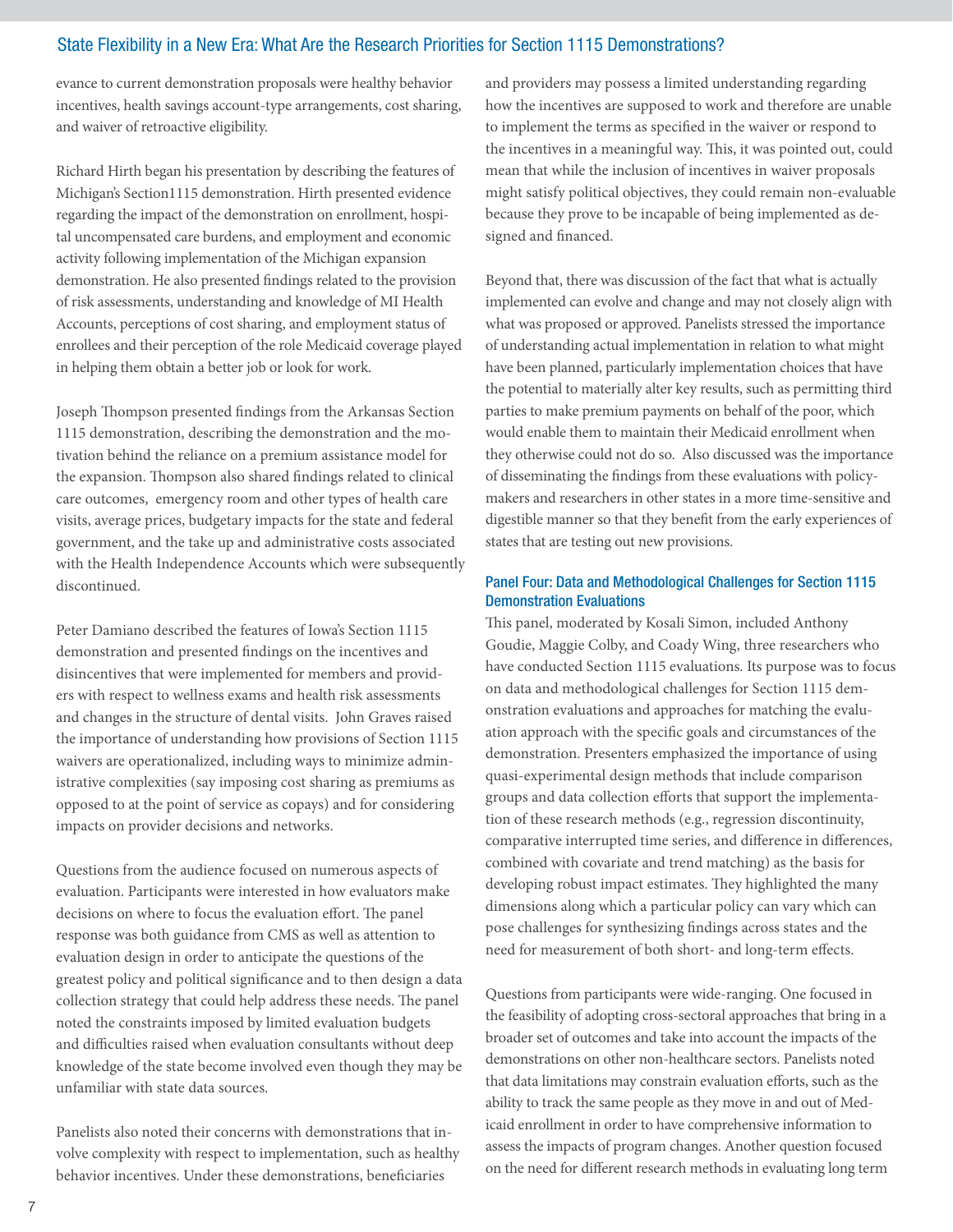and short term demonstration impacts. For example, participants emphasized the importance of aligning evaluation designs to match the time frames being evaluated. Participants noted that before considering which research designs make sense, it is important to think about the time period over which any particular impact might reasonably be expected to occur.

As with the prior panel, the question of whether the demonstration design in fact took place as intended—i.e., whether implementation mirrored the policy intent—emerged as an important and distinct area for evaluation, particularly given the Section 1115 demonstration authority whose purpose is to inform changes in policy that might better achieve program objectives. At the same time, panelists noted, the question of how many resources to devote to implementation evaluation is a difficult one given the limits on resources and the interest in tracking outcomes.

Panelists were interested in promoting multi-state evaluations that could strengthen the power of evaluation on impact questions while also promoting interstate comparisons. It was noted that such evaluations would hinge on states' willingness to share data. Finally, the panel noted the importance of structuring the demonstration implementation design in order to create the conditions under which an evaluation could produce valuable evidence—e.g., staggering implementation across groups to provide a greater ability to establish impacts. The question of how the field could do a better job at sharing information also arose in this discussion.

# Common Issues and Themes

The discussions yielded common issues and themes. One theme to emerge was the idea that **demonstration design matters**. In order for an evaluation to produce robust results and create usable knowledge relevant to social welfare policy, a demonstration design should be implementable. That is, the demonstration must be one that does not hinge on implementation schemes so complex that the design cannot be implemented and evaluated using quasiexperimental design methods.

A second theme is that **implementation evaluation matters, as does the evidence gained from evaluation**. Section 1115 authorizes experimental reform; for this reason it is central to the law that Section 1115 demonstrations produce new knowledge, not only regarding the outcome of the experimental model to be tested but whether the experimental model is, in fact, capable of being implemented in a manner that comports with the hypotheses to be tested through the demonstration design. This double-layered approach to evaluation is key to enabling understanding of whether the outcomes of a demonstration actually connect to its demonstration design and to permitting meaningful cross-state analyses. Implementation evaluation also allows researchers and policymakers to be able with some certainty to eliminate other factors not associated with the demonstration itself as the underlying drivers of results.

A third concept to emerge was that **multi-state evaluations would create a more robust research environment for understanding implementation issues and impacts**. Where a single concept is tested in multiple states, a multi-state demonstration that coordinates evaluation plans, sources of data, and data access would ultimately produce stronger results than single-state evaluations.

 A fourth theme was **the importance of understanding both short term and longer term effects** so that policymakers can gain a fuller sense of the potential effects of a policy change.

Finally, a key issue to emerge is that **the evaluation process and purpose are distinct from Section 1115's requirements regarding ongoing information reporting**. Evaluation is fundamentally different from reports about program details and facts. Unlike those program reports, the evaluation has the goal of identifying the causal impact of the demonstration, the actual process of implementation in relation to demonstration design, and an assessment of both short and longer term effects of the demonstration on important outcomes.

**About the Authors**: Sara Rosenbaum is the Harold and Jane Hirsh Professor of Health Law and Policy, Milken Institute School of Public Health, The George Washington University. Genevieve M. Kenney [\(jkenney@urban.org](mailto:jkenney@urban.org)) is Co-Director and Senior Fellow in the Urban Institute's Health Policy Center.

**Acknowledgments**: The authors would like to thank the meeting participants for sharing their time and expertise and the Robert Wood Johnson Foundation for its support of the project. The authors are grateful to the project advisory committee and the meeting panelists for their thoughtful review of and comments on the drafts of this brief. Special thanks go to Enrique Martinez-Vidal of AcademyHealth for his project leadership.

#### **Endnotes**

- 1. Marybeth Musumeci et al., Section 1115 Medicaid Demonstration Waivers: The Current Landscape of Approved and Pending Waivers (Kaiser Family Foundation, 2018), available at [https://www.kff.org/medicaid/issue-brief/](https://www.kff.org/medicaid/issue-brief/section-1115-medicaid-demonstration-waivers-the-current-landscape-of-approved-and-pending-waivers/) [section-1115-medicaid-demonstration-waivers-the-current-landscape-of](https://www.kff.org/medicaid/issue-brief/section-1115-medicaid-demonstration-waivers-the-current-landscape-of-approved-and-pending-waivers/)[approved-and-pending-waivers/](https://www.kff.org/medicaid/issue-brief/section-1115-medicaid-demonstration-waivers-the-current-landscape-of-approved-and-pending-waivers/) (Accessed online February 5, 2018).
- 2. Jeff Stein, How Trump may end up expanding Medicaid, whether he means to or not (Washington Post, January 28, 2018) available at [https://www.](https://www.washingtonpost.com/business/economy/how-trump-may-end-up-expanding-medicaid-whether-he-means-to-or-not/2018/01/28/df2ee6e8-01e1-11e8-8acf-ad2991367d9d_story.html?hpid=hp_rhp-top-table-main_statemedicaid-820pm%3Ahomepage%2Fstory&utm_term=.6de3132f9e39) [washingtonpost.com/business/economy/how-trump-may-end-up-expanding](https://www.washingtonpost.com/business/economy/how-trump-may-end-up-expanding-medicaid-whether-he-means-to-or-not/2018/01/28/df2ee6e8-01e1-11e8-8acf-ad2991367d9d_story.html?hpid=hp_rhp-top-table-main_statemedicaid-820pm%3Ahomepage%2Fstory&utm_term=.6de3132f9e39)[medicaid-whether-he-means-to-or-not/2018/01/28/df2ee6e8-01e1-11e8-](https://www.washingtonpost.com/business/economy/how-trump-may-end-up-expanding-medicaid-whether-he-means-to-or-not/2018/01/28/df2ee6e8-01e1-11e8-8acf-ad2991367d9d_story.html?hpid=hp_rhp-top-table-main_statemedicaid-820pm%3Ahomepage%2Fstory&utm_term=.6de3132f9e39) [8acf-ad2991367d9d\\_story.html?hpid=hp\\_rhp-top-table-main\\_statemedicaid-](https://www.washingtonpost.com/business/economy/how-trump-may-end-up-expanding-medicaid-whether-he-means-to-or-not/2018/01/28/df2ee6e8-01e1-11e8-8acf-ad2991367d9d_story.html?hpid=hp_rhp-top-table-main_statemedicaid-820pm%3Ahomepage%2Fstory&utm_term=.6de3132f9e39)[820pm%3Ahomepage%2Fstory&utm\\_term=.6de3132f9e39](https://www.washingtonpost.com/business/economy/how-trump-may-end-up-expanding-medicaid-whether-he-means-to-or-not/2018/01/28/df2ee6e8-01e1-11e8-8acf-ad2991367d9d_story.html?hpid=hp_rhp-top-table-main_statemedicaid-820pm%3Ahomepage%2Fstory&utm_term=.6de3132f9e39) (Accessed online February 5, 2018).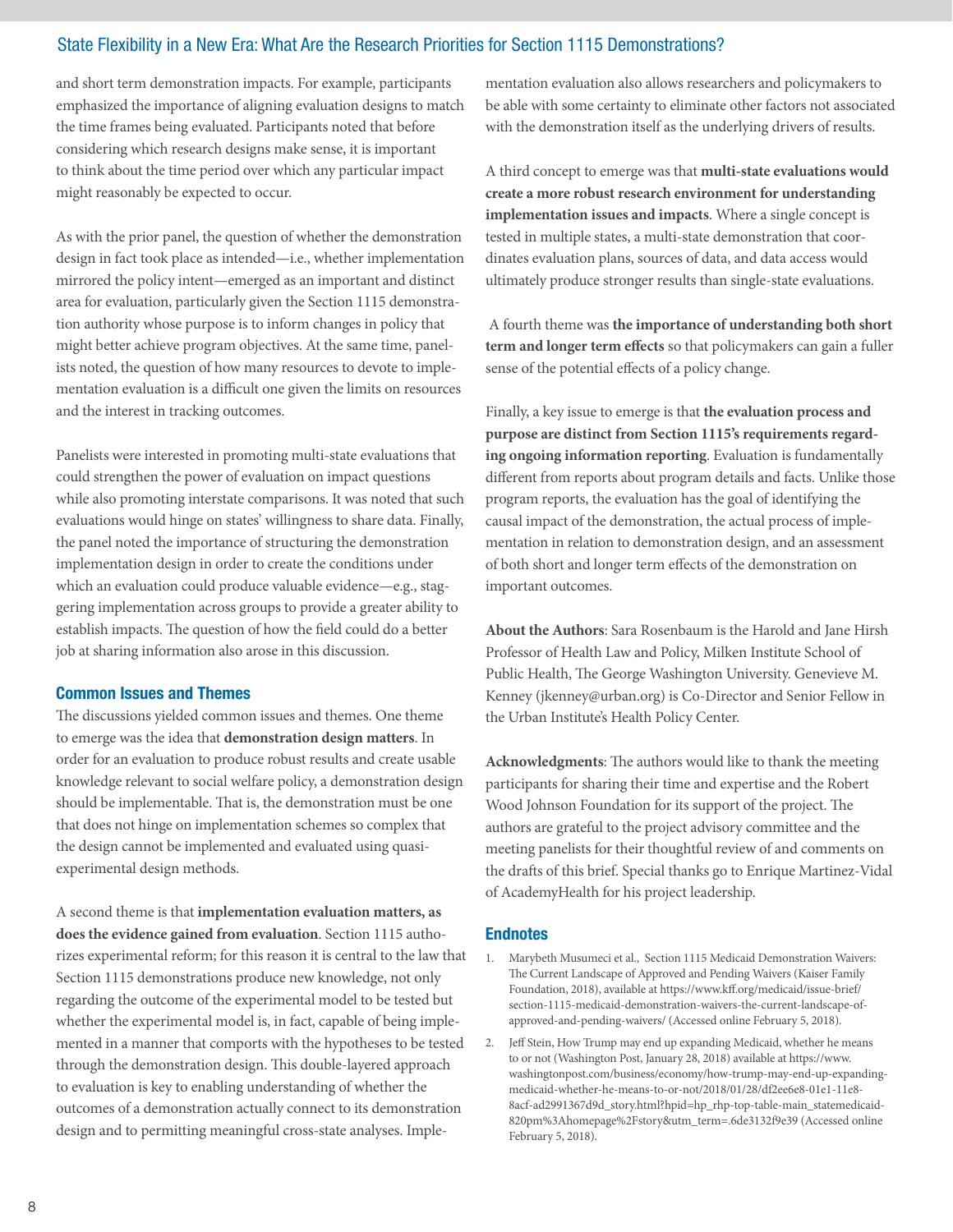- 3. Available at [https://www.medicaid.gov/federal-policy-guidance/downloads/](https://www.medicaid.gov/federal-policy-guidance/downloads/smd18002.pdf) [smd18002.pdf](https://www.medicaid.gov/federal-policy-guidance/downloads/smd18002.pdf) (Accessed online February 2, 2018).
- 4. Available at [https://www.cms.gov/Newsroom/MediaReleaseDatabase/Fact](https://www.cms.gov/Newsroom/MediaReleaseDatabase/Fact-sheets/2017-Fact-Sheet-items/2017-11-07.html)[sheets/2017-Fact-Sheet-items/2017-11-07.html](https://www.cms.gov/Newsroom/MediaReleaseDatabase/Fact-sheets/2017-Fact-Sheet-items/2017-11-07.html) (Accessed online February 2, 2018).
- 5. Elizabeth Hinton et al., Section 1115 Medicaid Demonstration Waivers: The Current Landscape of Approved and Pending Waivers (Kaiser Family Foundation, 2017) available at [https://www.kff.org/medicaid/issue-brief/section-](https://www.kff.org/medicaid/issue-brief/section-1115-medicaid-demonstration-waivers-the-current-landscape-of-approved-and-pending-waivers/)[1115-medicaid-demonstration-waivers-the-current-landscape-of-approved](https://www.kff.org/medicaid/issue-brief/section-1115-medicaid-demonstration-waivers-the-current-landscape-of-approved-and-pending-waivers/)[and-pending-waivers/](https://www.kff.org/medicaid/issue-brief/section-1115-medicaid-demonstration-waivers-the-current-landscape-of-approved-and-pending-waivers/).
- 6. [https://www.cms.gov/Newsroom/MediaReleaseDatabase/Press-releases/2017-](https://www.cms.gov/Newsroom/MediaReleaseDatabase/Press-releases/2017-Press-releases-items/2017-11-07.html) [Press-releases-items/2017-11-07.html](https://www.cms.gov/Newsroom/MediaReleaseDatabase/Press-releases/2017-Press-releases-items/2017-11-07.html).
- 7. Marybeth Musumeci, Section 1115 Medicaid Expansion Waivers: A Look at Key Themes and State Specific Waiver Provisions (Kaiser Family Foundation), available at [https://www.kff.org/medicaid/issue-brief/section-1115-medicaid](https://www.kff.org/medicaid/issue-brief/section-1115-medicaid-expansion-waivers-a-look-at-key-themes-and-state-specific-waiver-provisions/)[expansion-waivers-a-look-at-key-themes-and-state-specific-waiver-provisions/](https://www.kff.org/medicaid/issue-brief/section-1115-medicaid-expansion-waivers-a-look-at-key-themes-and-state-specific-waiver-provisions/) (Accessed online November 22, 2017).
- 8. Sara Rosenbaum et al., How Will Section 1115 Medicaid Expansion Demonstrations Inform Federal Policy? (Commonwealth Fund, 2016), available at [http://www.commonwealthfund.org/publications/issue-briefs/2016/may/how](http://www.commonwealthfund.org/publications/issue-briefs/2016/may/how-will-section-1115-medicaid-expansion-demonstrations-inform-federal-policy)[will-section-1115-medicaid-expansion-demonstrations-inform-federal-policy](http://www.commonwealthfund.org/publications/issue-briefs/2016/may/how-will-section-1115-medicaid-expansion-demonstrations-inform-federal-policy) (Accessed online January 2, 2018).
- 9. 42 U.S.C. § 1315 (a)(2).
- 10. 42 U.S.C. § 1315 (a)(2).
- 11. Teresa Coughlin et al., An Early Look at Ten State HIFA Medicaid Waivers. Health Affairs Web Exclusive, available at [https://www.healthaffairs.org/doi/](https://www.healthaffairs.org/doi/pdf/10.1377/hlthaff.25.w204) [pdf/10.1377/hlthaff.25.w204](https://www.healthaffairs.org/doi/pdf/10.1377/hlthaff.25.w204) (Accessed online December 22, 2017).
- 12. Sara Rosenbaum et al., How Will Section 1115 Medicaid Expansion Demonstrations Inform Federal Policy? (Commonwealth Fund), available at [http://](http://www.commonwealthfund.org/publications/issue-briefs/2016/may/how-will-section-1115-medicaid-expansion-demonstrations-inform-federal-policy) [www.commonwealthfund.org/publications/issue-briefs/2016/may/how-will](http://www.commonwealthfund.org/publications/issue-briefs/2016/may/how-will-section-1115-medicaid-expansion-demonstrations-inform-federal-policy)[section-1115-medicaid-expansion-demonstrations-inform-federal-policy](http://www.commonwealthfund.org/publications/issue-briefs/2016/may/how-will-section-1115-medicaid-expansion-demonstrations-inform-federal-policy)  (Accessed online, November 22, 2017).
- 13. Governmental Accountability Office, Medicaid Demonstrations: Federal Action Needed to Improve Oversight of Spending (GAO 17-312, April 2017). Available at <https://www.gao.gov/assets/690/683888.pdf>(Accessed online February 2, 2018).
- 14. 42 U.S.C. § 1315 (d).
- 15. 42 U.S.C. § 1315 (d)(2)(E).
- 16. 42 C.F.R. § 431.424.
- 17. 42 C.F.R. § 431.424 (b).
- 18. 42 C.F.R. § 431.408 (a)(1)(i)(D).
- 19. 42 C.F.R. § 431.424 (c).
- 20. Id.
- 21. 42 C.F.R. §431.424 (g).
- 22. Mr. Heifetz has since stepped down from his position as Medicaid Director.